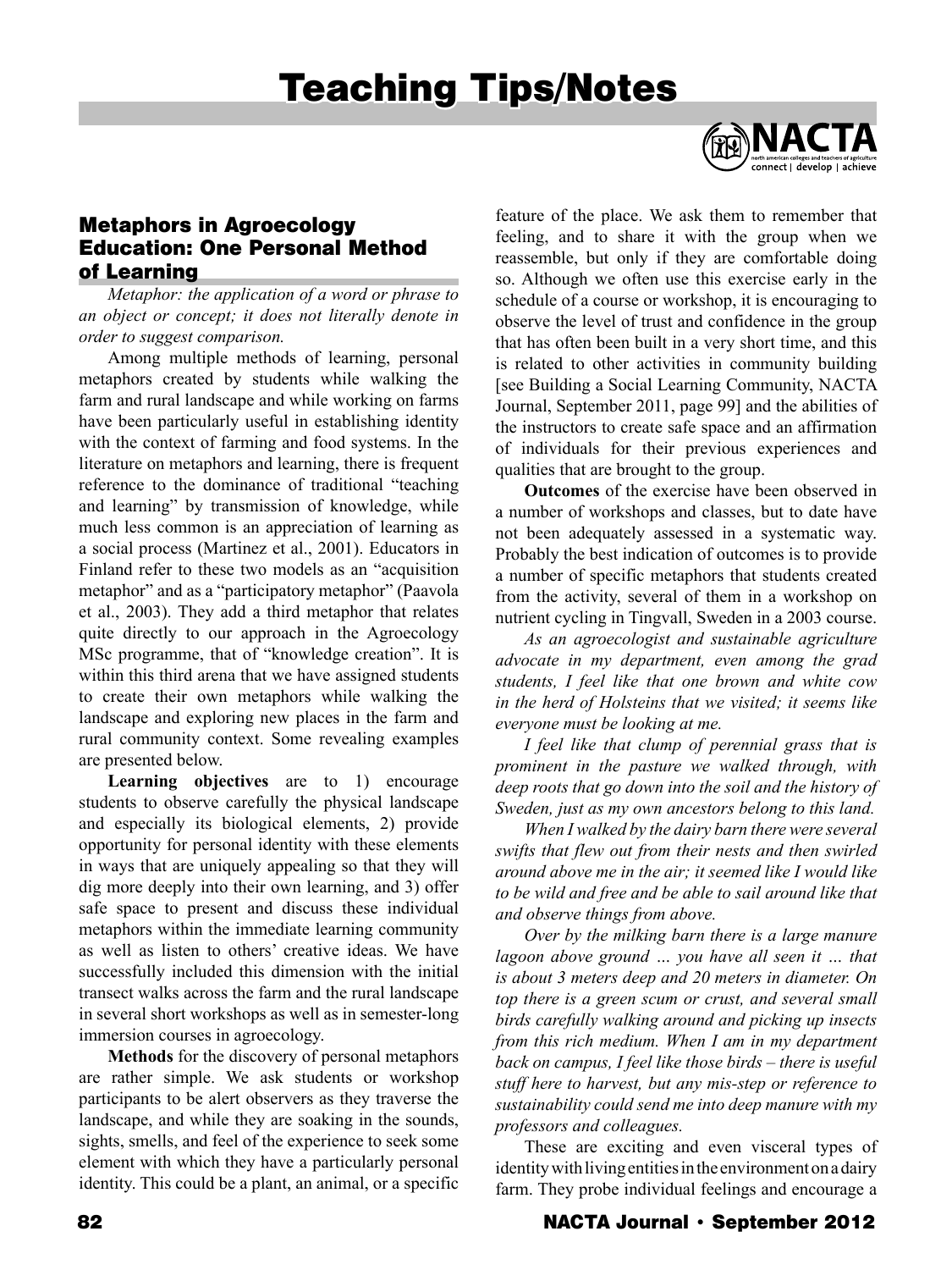type of learning about oneself as a component of the landscape and its activities that would be inaccessible in a classroom, and highly unlikely on a field trip that turns into a lecture on cropping systems by the instructor or a farmer. We consider this a valuable stimulation for learning in agroecology.

#### **References**

Paaveda, S., L. Ilomäki, M. Lakkala and K. Hakkarainen. 2003. A Framework for Evaluating Virtual Learning Materials through the Three Metaphors of Learning. Tenth Biennial EARLI (European Association for Research on Learning and Instruction) Conference, August 26-30, 2003, Padova, Italy

Martinez, M.A., N. Sauleda and G.L. Huber. 2001. Metaphors as blueprints of thinking about teaching and learning. Teaching and Teacher Education 17(8):965- 977.

Submitted by:

Charles Francis, Lennart Salomonsson, Geir Lieblein, Tor Arvid Breland and Suzanne Morse University of Nebraska – Lincoln

## Changing Lives in a Semester: A Teaching Approach to Help with Tenure and Promotion While Providing an Experience They'll Never Forget.

Do all university courses have to be structured in a traditional way? For many, the answer is a resounding, NO! Generally, we assume a course needs to have a midterm, final and at least one major project. Although this may fit well with many standard courses, it can be a wonderful experience to deviate away from the norm and delve into the world of service learning.

As an extension specialist in sustainable communities, I was asked to teach sustainable living at our university last semester. This was a course with a previous lecture format of planned presentations, five quizzes, a major research project and various smaller assignments. This was a solid foundational structure, but why not tear it apart and try to implement lasting pro environmental change on campus within a semester? That became my goal as I restructured the class. (See syllabus examples in Figures 1 and 2.) To summarize, the new course with 32 enrolled appeared as follows:

1. Students selected an area on campus to conduct a sustainability audit and submitted letters to the deans/facilities staff/administrative staff regarding



**NACTA Journal • September 2012**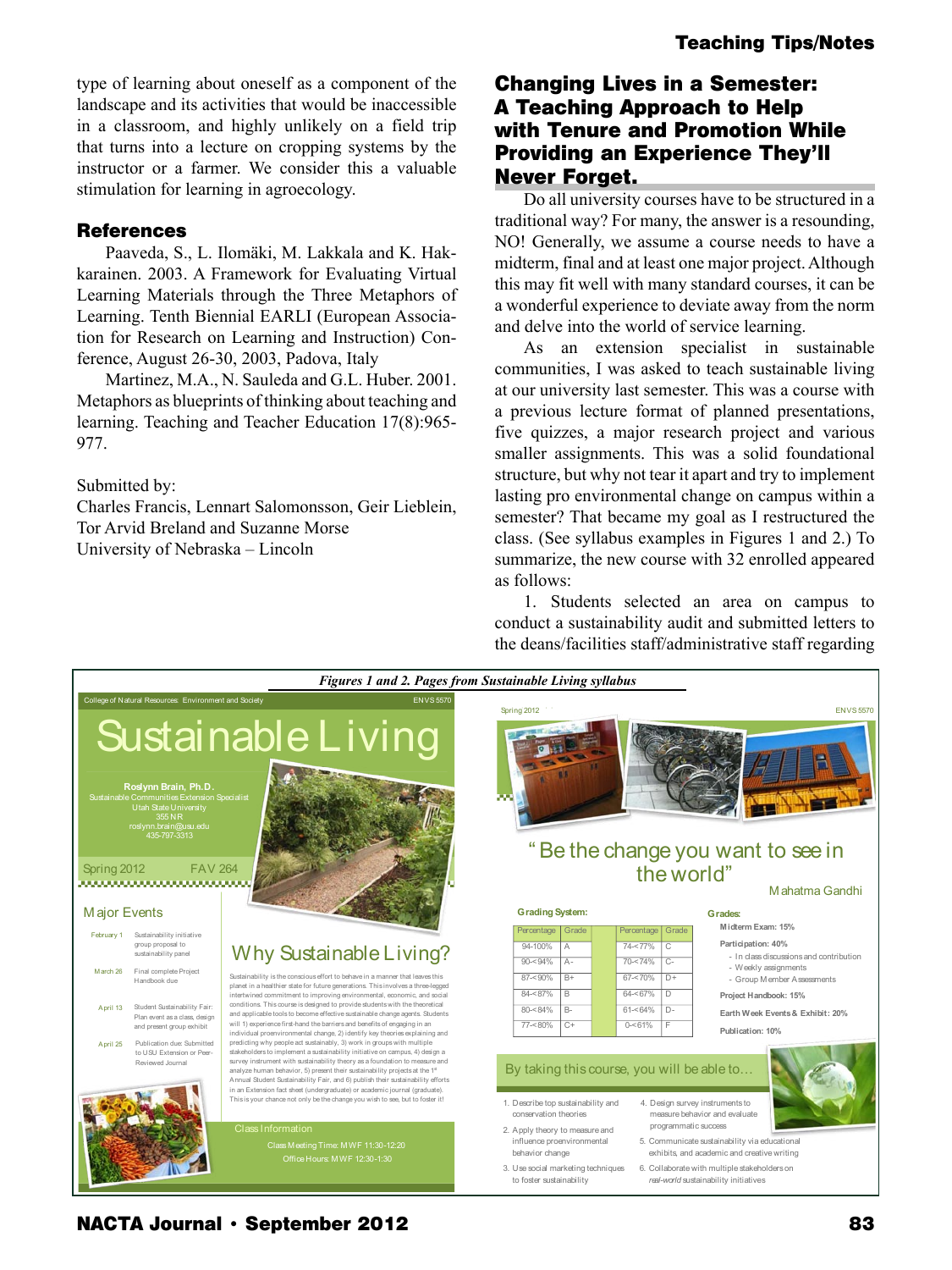## Teaching Tips/Notes

their observations and specific recommendations for improvement.

2. Students selected environmental topics of top interest to them, merged themselves into groups, and worked all semester to try to see their pro environmental change come to fruition on campus. This was done using Community-Based Social Marketing Techniques and working closely with key campus stakeholders. Topics ranged from using a reusable bottle or mug to buying local food.

3. The major assignment for the semester evolved from class discussion, and became the first annual campus Earth Week with a focus on land, air, water, food and a finale covering all topics at a studentorganized sustainability fair.

4. A midterm was administered for content retention, but instead of a final exam, students submitted a fact sheet based on the environmental topic they had studied all semester. In co-authoring the fact sheets, this assists directly with tenure and promotion given the outreach expectations of extension faculty.

### Unexpected Outcomes

1. Prompted by the student letters, dining services formed a sustainability group and have already begun working on better recycling habits, composting, and offering reusable "to-stay" cups in campus cafes.

2. Over 5,000 students participated in Earth Week, with over 1,000 signing various pro-environmental pledges.

3. In conducting a student life skill assessment in the class, significant changes occurred on all levels ( $p = 0.001$  or smaller) at a 95% confidence level. This included not only expected skills gained in communication and marketing techniques which were a large focus of the class, but also in applying sustainability strategies in the workplace, general public speaking skills in other classes, working in groups, negotiation, dealing with difficult people, and overall self-confidence.

4. Students evaluated the course on all goals and items "higher" than all classes across campus, and rated it as "much higher" in learning to apply course material to improve thinking, problem solving and decisions.

5. Student evaluation comments following the semester demonstrated the course impact, as is demonstrated in the following selected quotes: *"This course was the most useful course I have ever taken in my four years as an undergrad and one year as a grad student…I walked away from [the course] feeling as though I had made a difference in my own life, on campus, and in my career." "I love!!!!! That this was* 

*a hands-on learning class. I really learned more than just the subject. It was indescribable how this class changed me and my future."*

### Tips for success

1. Collaborate with multiple stakeholders who can make change happen on campus. This fosters a sense of responsibility in students, but also ensures they will see results from their hard work.

2. Consider your tenure and promotion expectations. Can you find a good balance between students building their resumes and you checking off required tasks?

3. Demonstrate to students how to add publications and event planning from the class into their resumes. This helps them see the "so what" of their efforts.

4. Be flexible. Students – not the professor – designed the major assignment of Earth Week.

5. And lastly, but of most importance, show your enthusiasm for the subject matter and faith in their ability to succeed.

Remember, life change can happen in a semester!

Submitted by: Roslynn Brain Sustainable Communities Extension Specialist Utah State University

## TPS (Think, Pair and Share) as an Active Learning Strategy

Today's classroom teachers are challenged to make students think, provide experiences that help them learn and understand the concepts that are being taught, and provide opportunities to do, think and reflect. Active learning (AL) is one such strategy that engages students in two aspects – doing things and thinking about the things they are doing (Bonwell and Eison, 1991). Active learning includes an array of teaching activities that range from simple question and answer sessions to complex practicum and research involvement. Research has shown that AL is an effective teaching technique that allows students to learn more with the help of the instructor and other students. As shown in Figure 1, providing students with opportunities to experience what they are doing, observe what others do and have a conversation/ dialogue with others and themselves will help them to critically think and apply concepts taught in class to real life situations.

## 84 NACTA Journal • September 2012